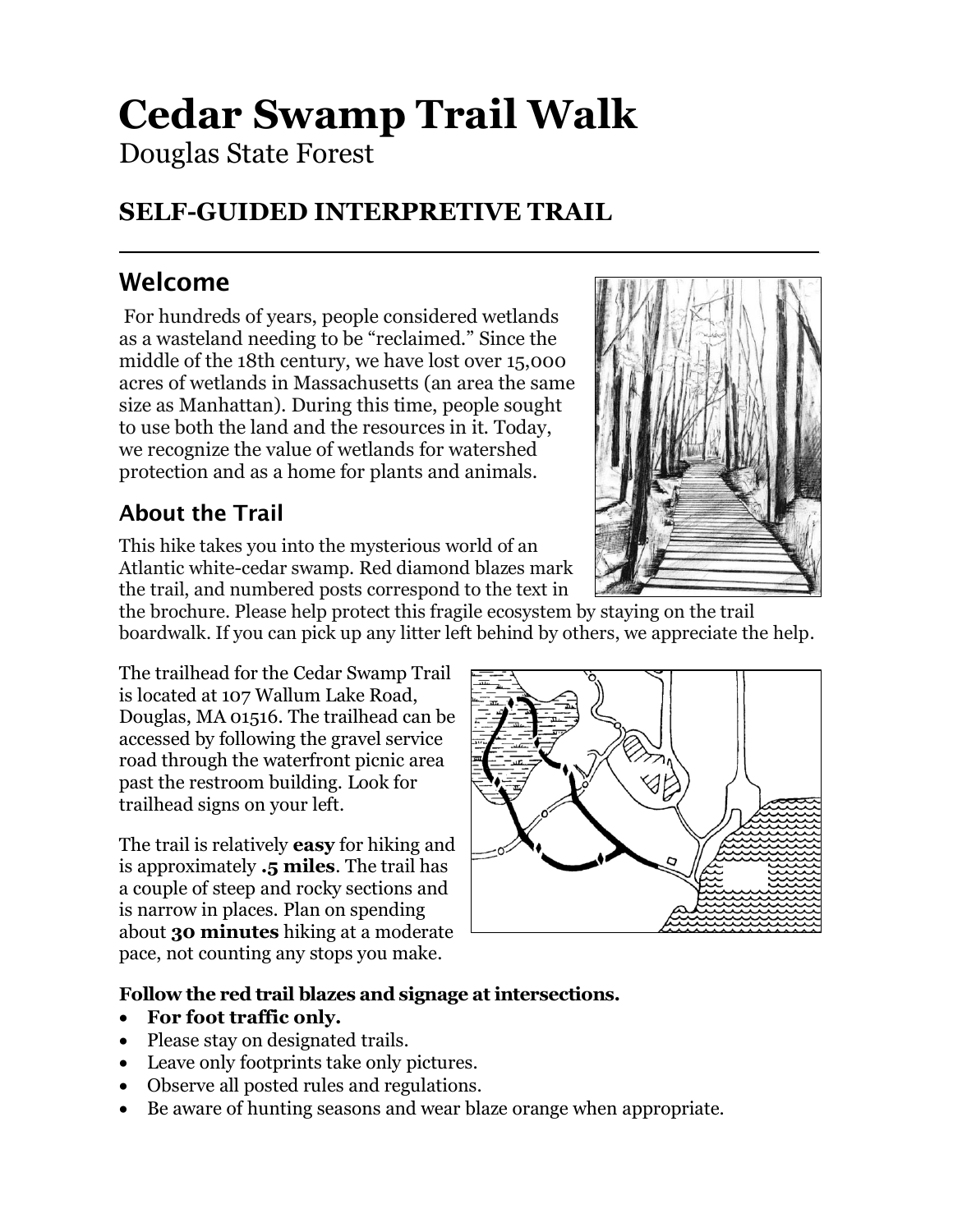## **1)** Typical New England Mixed Hardwood Forest

As you walk towards the cedar swamp, you are traveling through a typical New England mixed hardwood forest. When you enter the cedar swamp, the environment will transform, so pay attention to what you see in this area so you can contrast it with what you find in the cedar swamp. Look at the trees, and what is on the ground so you can compare it to what you see once you enter the cedar swamp.

## 2) Granite Quarry

Between 1893 and 1906, men quarried stone from this rocky area. This may not seem to have a direct connection to the cedar swamp, but there is one. Thousands of years ago, the glaciers retreated from this area. This left the ledges exposed where one day people could quarry them. Besides scouring the earth, the glacier also created depressions in the ground, called kettles. Some of these kettles later turned into cedar swamps.

## 3) Transition

This area marks the end of the mixed hardwood forest. You are now entering the beginning of the swamp habitat. Here, Atlantic White Cedar and Hemlock trees replace the Oak, Maple, Birch, Beech, and Ash you have seen so far. The thick growth of these evergreens allows little light to reach the forest floor. This keeps out all but the most shade-loving vegetation. Ironically, the Atlantic White Cedar tree is not a shade loving tree. Without help from nature, over time they will be replaced by Red Maples.



#### 4) Sphagnum Moss

With less light coming through the canopy, and the area being wetter, you will now see different plants. The green, spongy carpet by your feet is sphagnum or "peat" moss. You will only see this moss in a swampy area like this one. Because it can hold so much water (16 to 26 times its dry weight), as it grows it manipulates the landscape, forming larger mires – a stretch of swampy or boggy ground.



# 5) Animal Homes

After a tree dies, it still remains a vital part of the forest. Look closely at this tree and you will see small holes and insect "trails." These are evidence that it has served as a shelter and source of food for insects. Further up, you will see larger holes that are the work of woodpeckers in search of a meal. These larger holes can serve as nesting cavities for birds and other animals.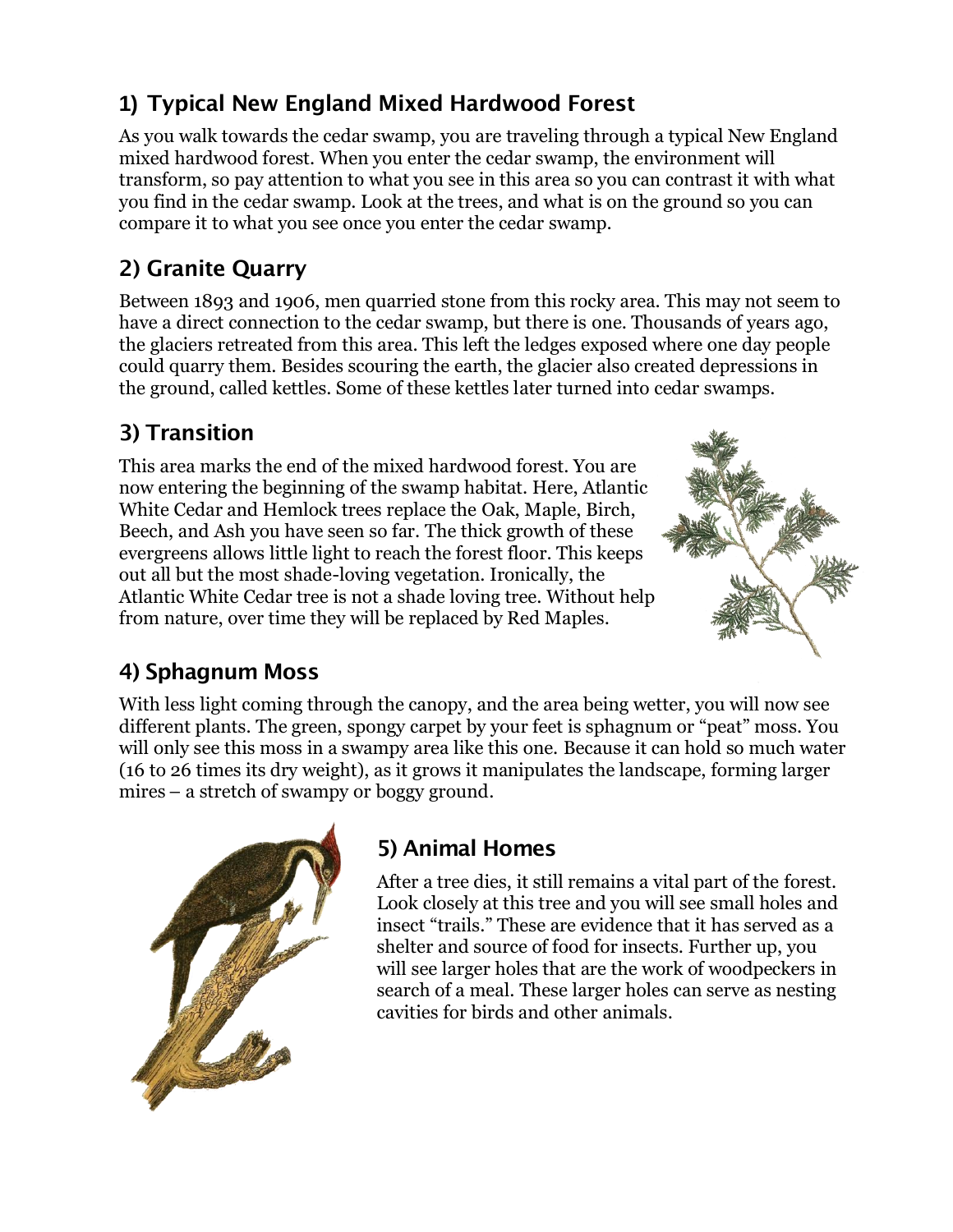#### 6) Nature's Fury

In December of 1996, a heavy snowstorm blanketed the area, bending the trunks of these trees. Unfortunately, it struck before the swamp froze. The roots of the cedar trees do not go deep, and the weight of the snow forced them from the ground, uprooting them.

While this seems bad, events like this snowstorm and wildfires are actually good for the forest. By removing trees, they let light through to the forest floor. This allows the next generation of Atlantic White Cedar trees to grow.

#### 7) Indigenous Peoples & Cedar Swamps

The forest does not only provide a home to different plants and animals. It also provides materials for humans to build homes. The indigenous peoples used these trees to construct the frames of their Weekuws due to their resistance to rot. To furnish the houses, they used the inner bark to weave baskets and mats.

## 8) Skunk Cabbage

Another plant that you will not see in a hardwood forest is the Skunk Cabbage. Look for a large green plant with wide leaves. Skunk cabbages raise the temperature of their flowers to as high as 71 degrees. This allows it to bloom through snow and ice, earlier in the spring than most plants.

#### 9) Wildlife

As you continue your walk through the forest, you may have noticed another change. Dry, rocky soil has replaced the damp sphagnum moss. The cedars have given way to mountain laurel and hemlock trees. Bear, deer, rabbits, squirrels, chipmunks, foxes, snakes, and a variety of birds are common inhabitants here. Look on the ground for their tracks and scat. On the lower branches of trees and plants, you may see signs of browsing.

## 10) Glacial Erratics

Another mark of the glacier that formed this are these rocks that you see strewn about. These are glacial erratics. As the great sheet of ice moved forward, it scraped the earth's surface. This action picked up debris, including boulders like these. As the ice melted, and the glaciers retreated, it left them behind.

#### 11) Cinnamon Fern

Another common type of undergrowth in swamps are ferns. Ferns thrive in the rich, moist soil of the cedar swamp. The cinnamon fern is the swamp's most common species. You can recognize it, by its circular cluster of fronds and cinnamon colored wooly stalk.